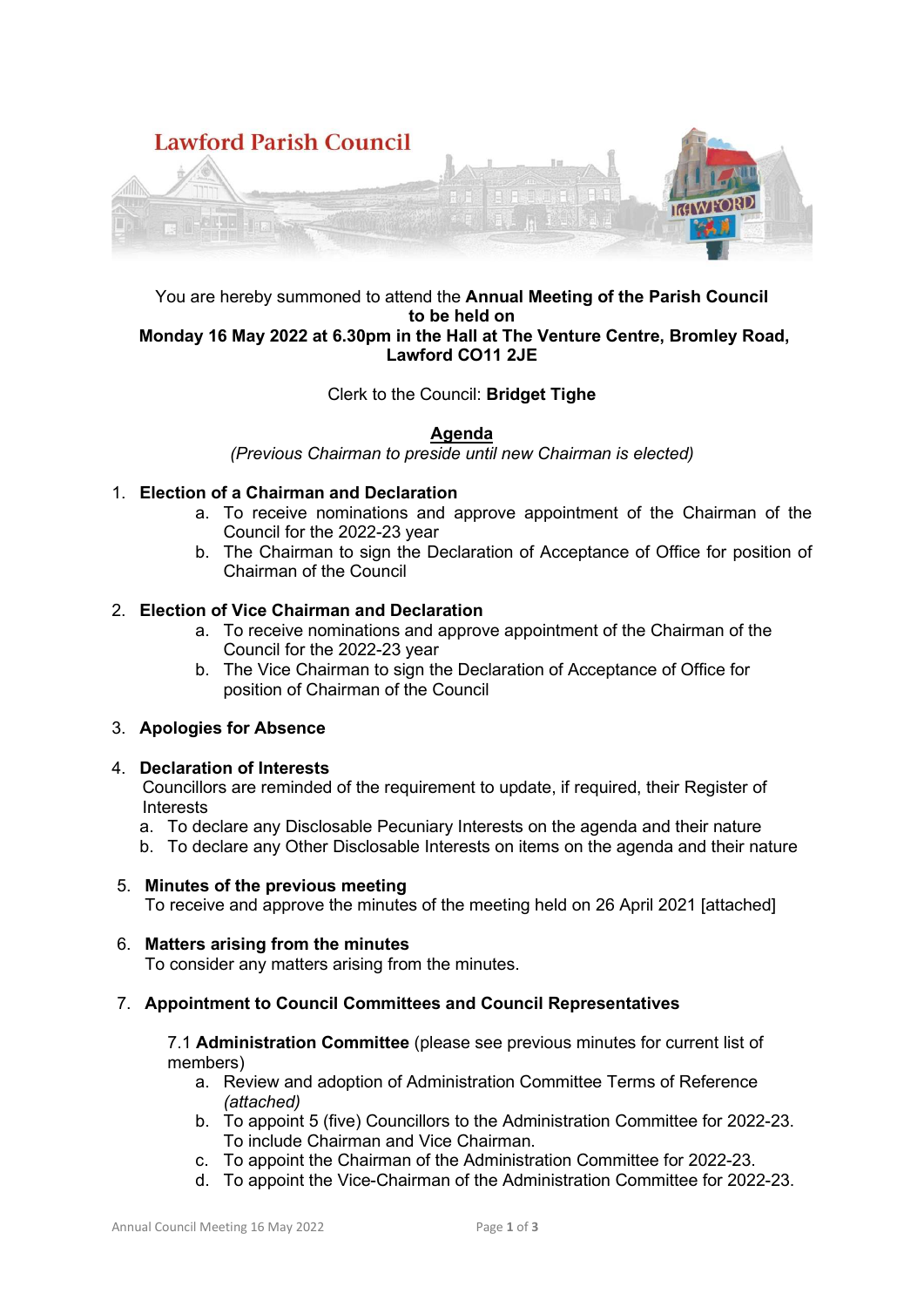### 7.2 **Planning Committee** (please see previous minutes for current list of members)

- a. Review and adoption of Planning Committee Terms of Reference *(attached)*
- b. To appoint 5 (five) Councillors to the Planning Committee for 2022-23.
- c. To appoint the Chairman of the Planning Committee for 2022-23.
- d. To appoint the Vice-Chairman of the Planning Committee for 2022-23.

7.3 **Public Realm Committee** (please see previous minutes for current list of members)

- a. Review and adoption of Public Realm Committee Terms of Reference (attached*)*
- b. To appoint 5 (five) Councillors to the Public Realm Committee for 2022-23.
- c. To appoint the Chairman of the Public Realm Committee for 2022-23 municipal year.
- d. To appoint the Vice-Chairman of the Public Realm Committee for 2022-23.

7.4 **Appointment of Council Representatives** (please see previous minutes for current list)

- a. Leech's Educational Foundation two members
- b. Ogilvie Hall Committee one member
- c. Police Liaison one member
- d. Tendring District Association of Local Councils one member
- e. Emergency Planning Committee

### 8. **Council leads**

To reaffirm leads for Council projects and activities.

- a. Tree Inspections Cllr D Thurlow
- b. School Lane Football Club Cllr C Guglielmi
- c. The Council's Facebook page Cllr I Miles
- d. Other

### 9. **Council meetings for 2022 - 23**

To consider and approve the attached meeting cycle for the 2022-23 period.

### 10. **Governance**

Direct Debits and Standing Orders

a. To reaffirm the variable direct debits and standing orders on the Parish Council's current account (see attached)

#### Current account mandate

b. To reaffirm signatories on the Council's current account and review if there is a need for any amendments [attached]

### Online Banking

c. To reaffirm the Council's use of online banking for the payment of invoices/salaries via bank transfer and the process of having such transfers reviewed by two Councillors prior to payments leaving the current account.

### Policy Review Schedule

d. To consider the attached policy review scheduled [see attached]

# Asset Register

e. To review the Council's Asset Register [see attached]